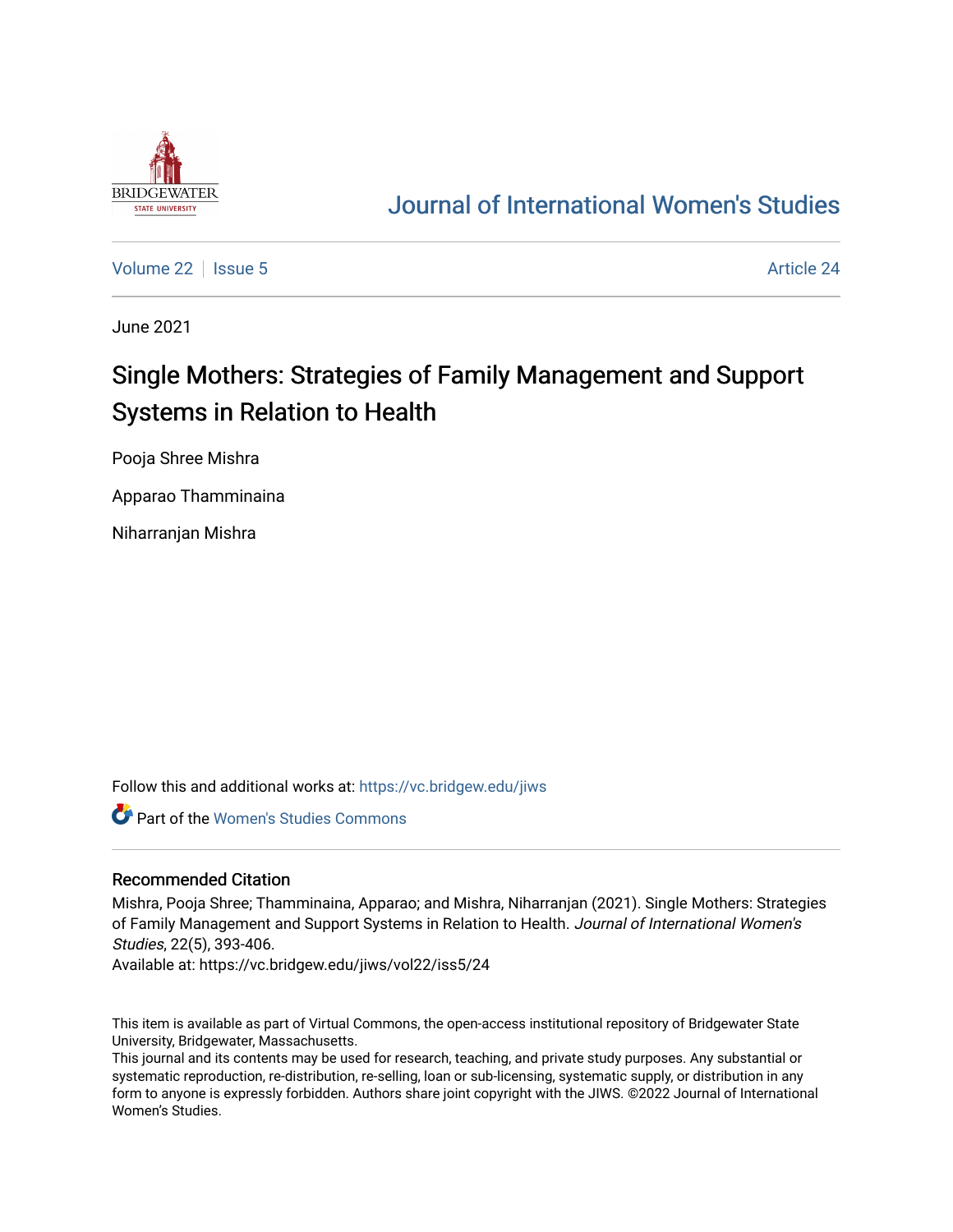Mishra et al.: Single Mothers: Strategies of Family Management and Support Systems in Relation to Health

This journal and its contents may be used for research, teaching and private study purposes. Any substantial or systematic reproduction, re-distribution, re-selling, loan or sub-licensing, systematic supply or distribution in any form to anyone is expressly forbidden. ©2021 Journal of International Women's Studies.

## **Single Mothers: Strategies of Family Management and Support Systems in Relation to Health**

By Pooja Shree Mishra<sup>[1](#page-1-0)</sup>, Apparao Thamminaina<sup>[2](#page-1-1)</sup>, Niharranjan Mishra<sup>[3](#page-1-2)</sup>

#### **Abstract**

The status of women in contemporary society is a vital aspect of debates concerning gender inequality, women's subordination, violence against women, and women's empowerment. The responses of women to these problems vary across different social and spatial categories. One of the significant responses is the change in the family structure that leads to the emergence of single-parent families, particularly single-mother families. Few studies in the Indian context deal with the causes of rising numbers of single-mother families. Furthermore, there are no significant studies concerning the issues single mothers face. Being single and a mother is a significant challenge for a woman in Indian society. A divorced single mother faces various constraints and challenges while leading a household after the marital disruption. Single mothers face many physical and psychological problems, including taking care of herself and children in matters of health and well-being. The present study investigates the constraints of divorced single mothers concerning their social support systems and family management strategies as they influence mental and physical health. The study is an outcome of twenty-five case studies of divorced single mothers residing in Hyderabad, India. The results are drawn using interpretive phenomenological analysis.

*Keywords*: Single-mothers, Divorce, Constraints, Health

#### **Introduction**

To understand the role and status of women in a society, the differences between men and women must be analysed. Various studies analyse the identities, positions, and functions of women from diverse societies. These studies focus on the idea of what it means to be a woman and how people perceive and treat women in different cultures. In a given society, the status of women depends on the power relationship between men and women. This power relationship system is the basis for "patriarchy," which we find is prevalent in India's context. The term "patriarchy" is used to describe a male-dominated society. In such a system, women are under the subordination of men in various ways. There are various forms of subordination

<span id="page-1-0"></span><sup>1</sup> Pooja Shree Mishra (Research Scholar, National Institute of Technology, Rourkela) is currently pursuing her Ph.D. in the Department of Humanities and Social Science at National Institute of Technology, Rourkela, Odisha. She received her Master's degree from Department of Sociology at University of Hyderabad, Hyderabad. Her current area of research is on gender.

<span id="page-1-1"></span><sup>&</sup>lt;sup>2</sup> Apparao Thamminaina (Ph.D., University of Hyderabad) is currently working as an Assistant Professor in the Department of Anthropology, University of Hyderabad, Hyderabad. He had earlier served as an Assistant Professor at the National Institute of Technology, Rourkela, the Tata Institute of Social Sciences, Hyderabad, and as Guest Faculty at the University of Hyderabad. His research areas include identity and development, policy, and gender.

<span id="page-1-2"></span><sup>&</sup>lt;sup>3</sup> Dr. Nihar Ranjan Mishra is currently working as Associate Professor in Anthropology and Associate Dean Academic, NIT Rourkela. He specializes in Environmental Management and Sustainable Livelihood, Displacement issues, Tribal and Rural Development and Agrarian Studies. Before joining NIT in 2009, he worked with various reputed institutions like NIRD, Hyderabad, CSD, New Delhi, and CSD Hyderabad in India with various capacities. He earned his research and teaching experiences over the years, handling around 10 independent and joint projects sponsored by various private and Government departments.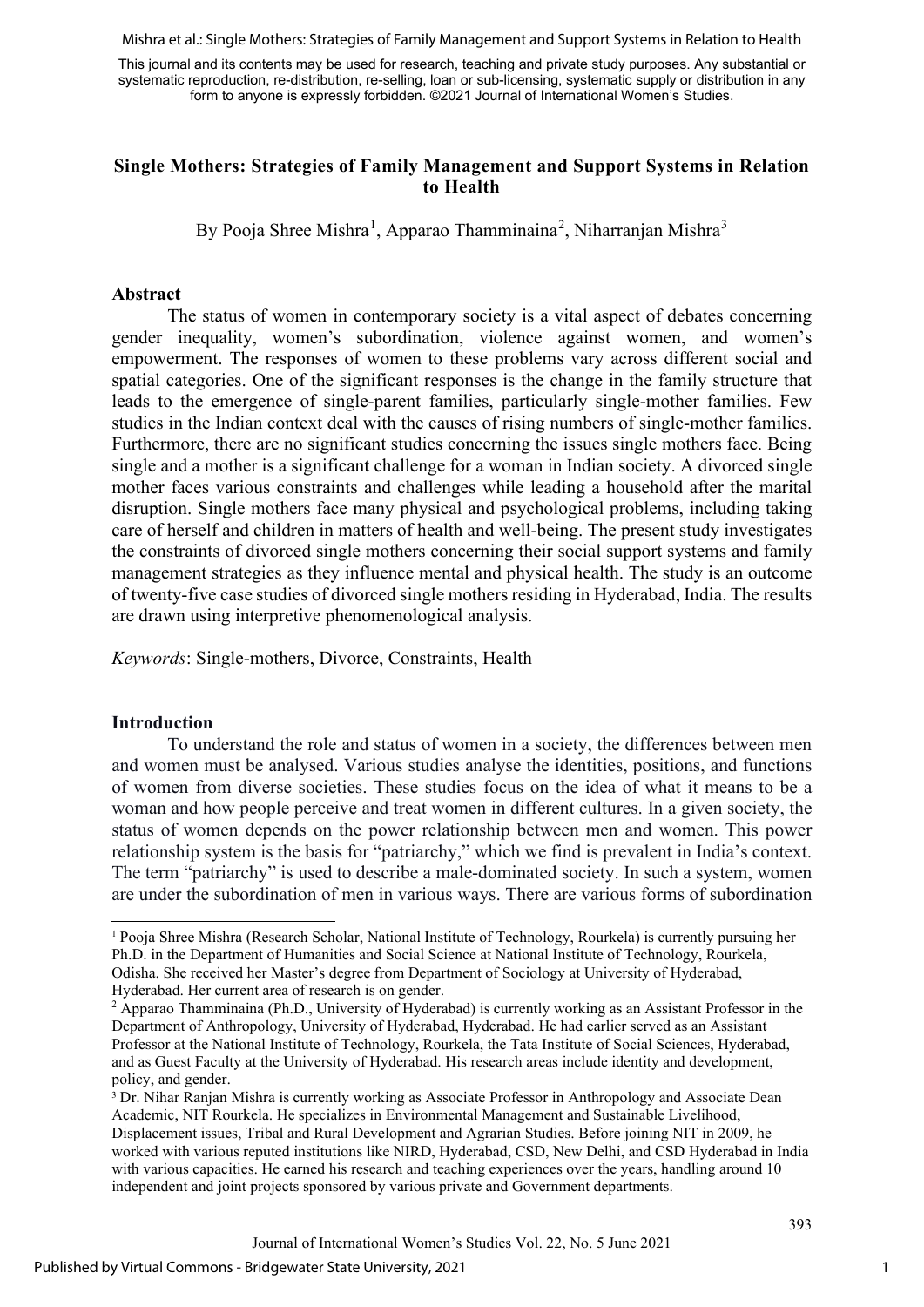that women experience. These forms include discrimination, neglect, degradation, control, exploitation, oppression, and violence. These forms of subordination exist within the family, at workplaces, and in the greater society (Bhasin, 2000). All structures of interpersonal domination are due to the subordination of women, but according to some contemporary feminist theories, there are different causes of subordination. Simone de Beauvoir argues that as men view women as fundamentally different from themselves, women are declined to the status of the Second Sex and hence subordinate (Beauvior, 1974). Millet (1977) argues that women are the dependent class under patriarchal domination. The subordination of women in the family can occur in two different ways. First, daughters face discrimination from other family members when there is a preference for sons. When a woman marries and becomes a daughter-in-law to a family, she faces another type of subordination from her male partner or in-law family members.

In a marital relationship, a woman's role and position are vital if both partners value their mutual activity, and thus, they will achieve solidarity and a sustained relationship (Nakonezny & Denton, 2008). However, factors like women's subordination, discrimination against women, and the perception of woman's position in the family affect family solidarity and relationships. There has been a significant transformation in the urban family system, where new occupations, improvements in education, income disparities, and spatial distance are the main factors that affect family relations (Dube, 1990). These factors also form the reason for changes in the family system in Indian society, leading to the formation of singlemother families.

#### **Who are Single Mothers?**

Women play a central role in preserving humanity. According to the law of nature, a woman's most important duty is to become a mother and take care of children. Middle-class women believe that marriage is essential for motherhood (Hertz, 2006). Even though there have been social changes, the taken-for-granted belief of compulsory motherhood (that all women aspire to have children) becomes a critical part of women's value to society. Becoming a mother is also a fundamental part of being a woman, a powerful form of social control. It is necessary to understand the concept of "single woman" to define "single mother." Those who have reached a marriageable age and are not yet married, or widows, divorced, separated are single women (Krishnakumari, 1987).

Historically and culturally, women have been defined from the perspective of men. According to Simone De Beauvoir (1972), men believe that they are reasonable, the absolute, correct, and autonomous individuals while women are "the other" (Gordon, 1994). It is observed that single women are isolated and frustrated and thus forever incomplete (Smith, 1951). Thus, the complementary relationship between men and women is significant in structuring gender relations. In two different ways, a woman can be single if she is without a romantic partner or without a partner with which she could parent.

Single parents have taken the responsibility of raising a child or children as the dominant caregiver and are not living with a spouse or partner (Partners in development initiatives, 2011). Single parents can be of different categories, like those women who are widows, divorced, or separated. There has been an increase in single-parent families due to divorce or separation of married couples. In the United States and other countries, single parenting has become an accepted trend. It is common knowledge that since the 1960s, there has been an increase in the number of children living with single parents. Such estimation is not available in India; instead, there is an estimation of the number of divorced, separated, and widowed persons.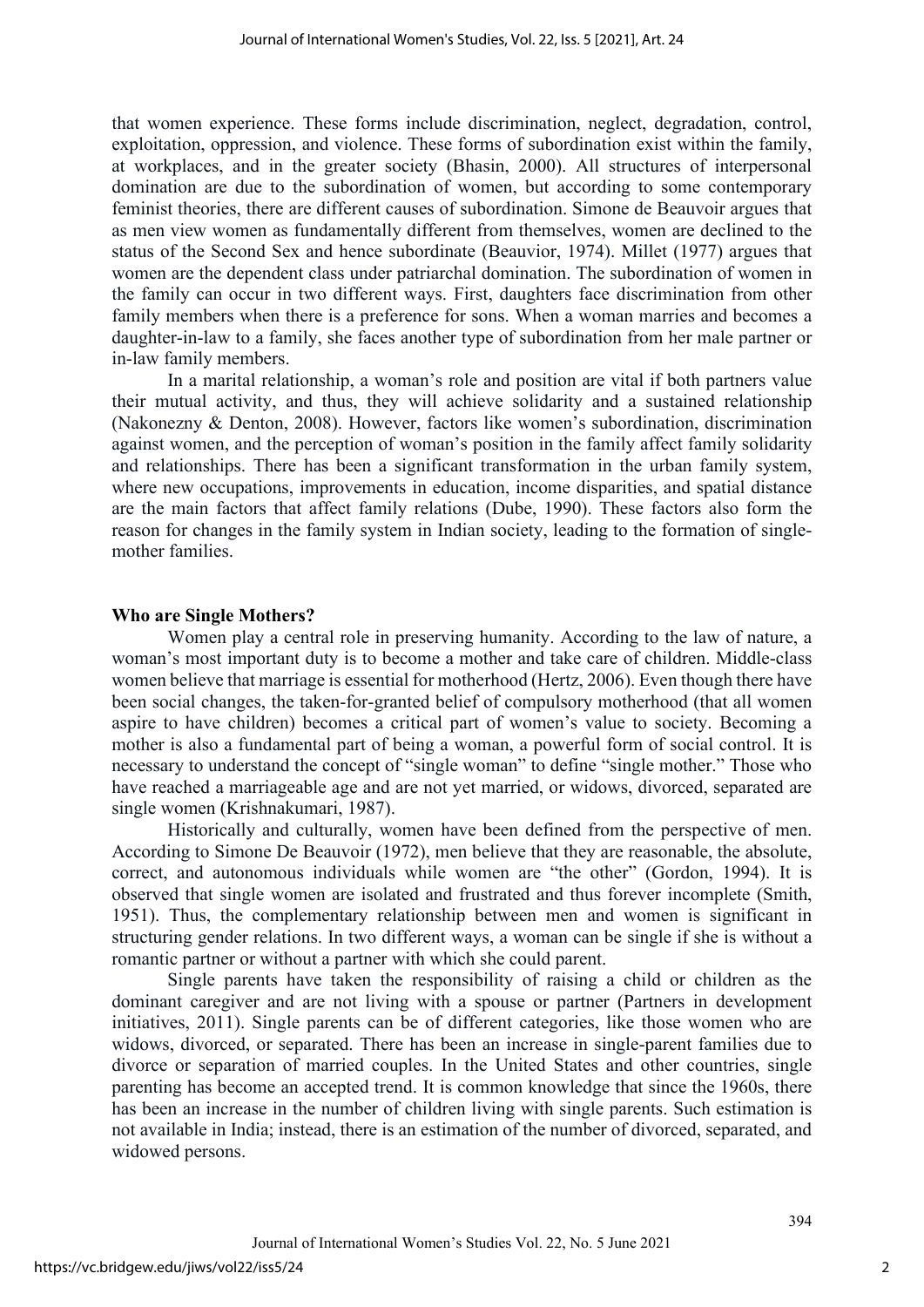#### **Emergence of Single-Mother Families**

The basic unit of society is the family. The process of socialization takes place through the family. Family life has been enhanced due to society's progress and modernity (Harlambos & Holborn, 2002). There are different perspectives about family studies that have contributed to understanding the roles, functions, forms, existence, growth, and decline of the family in the present changing world (Sooryamoorthy, 2012).

The types of relationships within Indian families are not always the same. There are differences in the roles and relationships within the family structure. The changes in society related to the environment, values, structures, and the inability to cope with such changes, influenced the Indian family (Shah, 2005). In India, the family is an ideal homogenous unit with active coping mechanisms. It has a plurality of forms that varies with class, ethnicity, and individual choices. The impact of industrialization and urbanization on the Indian family system has helped researchers investigate the dimensions of the Indian family. These dimensions include the study of parent-child relationships, marital relationships, conflicts, change in roles, and power relations (Chekki, 1988). With the increasing growth of India's population, there has also been a growth of urbanization at a significant pace. The family systems in India are affected by the process of urbanization. Families in India find changes in their structure due to demographic characteristics, socio-religious beliefs, and practices. The inequality between male and female members of the family emphasizes the patriarchal structure of the Indian family system, according to Hinduism's belief (Kapadia, 1972). There is a transformation in the Indian family system with the influence of westernization, modernization, and globalization. Women gain exposure through their increasing participation in education and employment opportunities.

Constitutional safeguards ensure rights and safety-nets to women. The Hindu Marriage Act, 1955; the Hindu Succession Act, 1956; the Dowry Prohibition Act, 1961; and the Divorce Reform Act, 1969, led to the empowerment of women and influenced the family system (Pylee, 1979). These changes regarding women's status have helped women by increasing their ability to earn income, make decisions in their family life, and make choices in various other aspects of their lives, thus forming single-mother families in India's cities.

#### **Divorce: A Cause for Single Motherhood**

The Hindu Marriage Act, 1955, states that any marriage is dissolved by a decree of divorce by a petition presented by either the husband or the wife, on the grounds mentioned therein. This Act extends to the whole of India except the state of Jammu and Kashmir. There are various causes for divorce to take place. These causes include cruelty of a husband towards his wife, interference of in-laws, extramarital relations, mental health issues, economic hardships, unplanned marriages, education, economic independence of women, conservative attitudes of males and in-laws towards the spouse, and sexual maladjustment. There can also be environmental and personality factors (Pothen, 1986; Choudhary, 1988). However, with recent social changes and their implications for women's lives, there has been a change in the thoughts of any marital relationship and the causes of marital disruption. A marriage that used to be a sacred bond between partners has changed its notion to some extent. Rivalry arises within a couple when expectations are not fulfilled as demanded. Most complaints of a wife about her husband are based on the husband's unpredictable nature. They also complain of a lack of mutually handling family decisions. Instead, women find they are left with the burden of taking care of things alone. Though women have the opportunity to work and enhance their talents in any field of their interest, family responsibilities constrain women. Another reason for divorce is incompatibility between partners. Misunderstandings between the partners,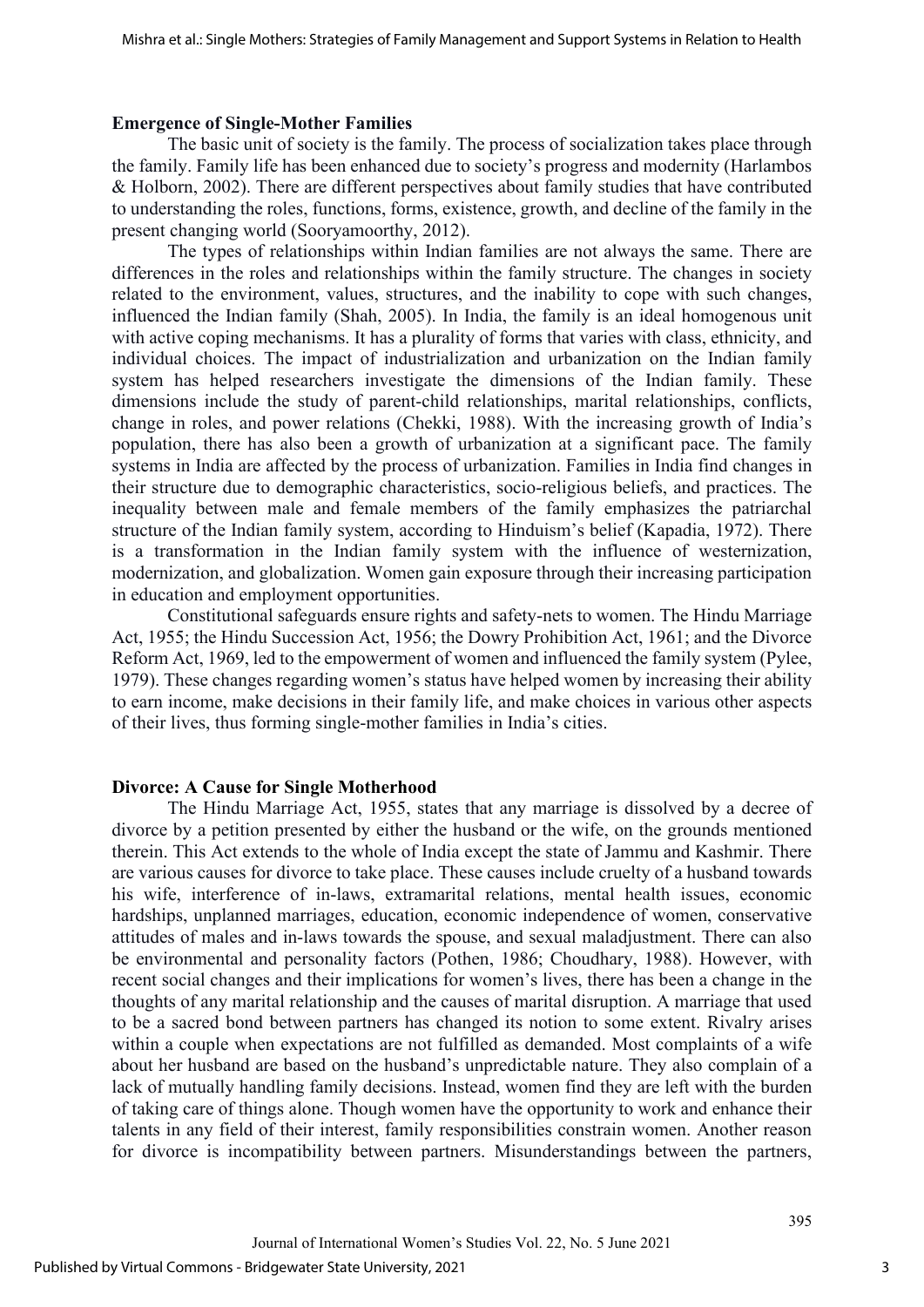extramarital affairs by the husband, and lack of trust in the wife are some of the recent causes of divorce in Indian society. These reasons have led to an increase in the divorce rate in India.

Marital disruption affects women's mental status to a more considerable extent and, more importantly, even more so if she is a mother of a child. Mostly it is found that after the divorce, the mother takes the custody of the child. Hence, there is an impact on both the child and the mother's wellbeing due to divorce. After divorce, women have to play the role of a single mother, which is a difficult task and a challenge to be accepted in male-dominated Indian society.

#### **Constraints of Single Mothers**

Single mothers, whether widows, separated, or divorcees, face various societal problems when it comes to different issues. The main struggle comes from when they take responsibility to lead a family all alone. In India, there are several disadvantages for women who are the head of a household. Firstly, there is an economic vulnerability in the household. Secondly, there is social isolation for a single-mother household since the bonds formed due to marriage alliances are absent (Swain & Pillai, 2005). Due to the marital disruption of divorce, single mothers face many challenges in society. The most vital issue is being a divorcee and taking custody of the child(ren). In such a case, a woman may lose support from her partner and his family, which further leads to economic hardships and problems of security. Apart from this, there are problems with solely managing the family and taking care of children.

The challenges faced by a single mother also depend on the type of marriage she went through before the divorce. An improved post-divorced life is often dependent on the nature of the divorce agreement, the relationship with family members and decisions about her life that a woman makes. However, if there is a lack of support from her family members after the divorce, then there are many challenges she needs to handle by herself. According to Mehta (1975), problems faced by divorced women are dependent on their economic and social status, their identity with caste groups, level of education, the atmosphere they come from (either traditional or western-oriented), and economic independence (Bharat, 1988).

Social stigma is a significant constraint for single mothers. Stigmas exist when there is labelling, stereotyping, segregation, status loss, and discrimination in a power situation (Link & Phelan, 2001). The disapproval of divorce by relatives, the experience of taking the blame for a divorce, social exclusion from married women, and demoralization (Gerstel, 1987) are a few markers of social stigma. Due to social stigma, divorced women in India often avoid revealing their identity as single mothers. Women may avoid attending social functions or rituals since they would be stereotyped or discriminated against by others, and even these women might view themselves negatively. The children of single mother's face problems at school and among their peer groups. The challenges of single mothers affect physical and psychological health. Some single mothers experience severe emotional consequences such as insomnia, restlessness, anxiety, depression, feelings of unworthiness, aggression, and even suicide attempts.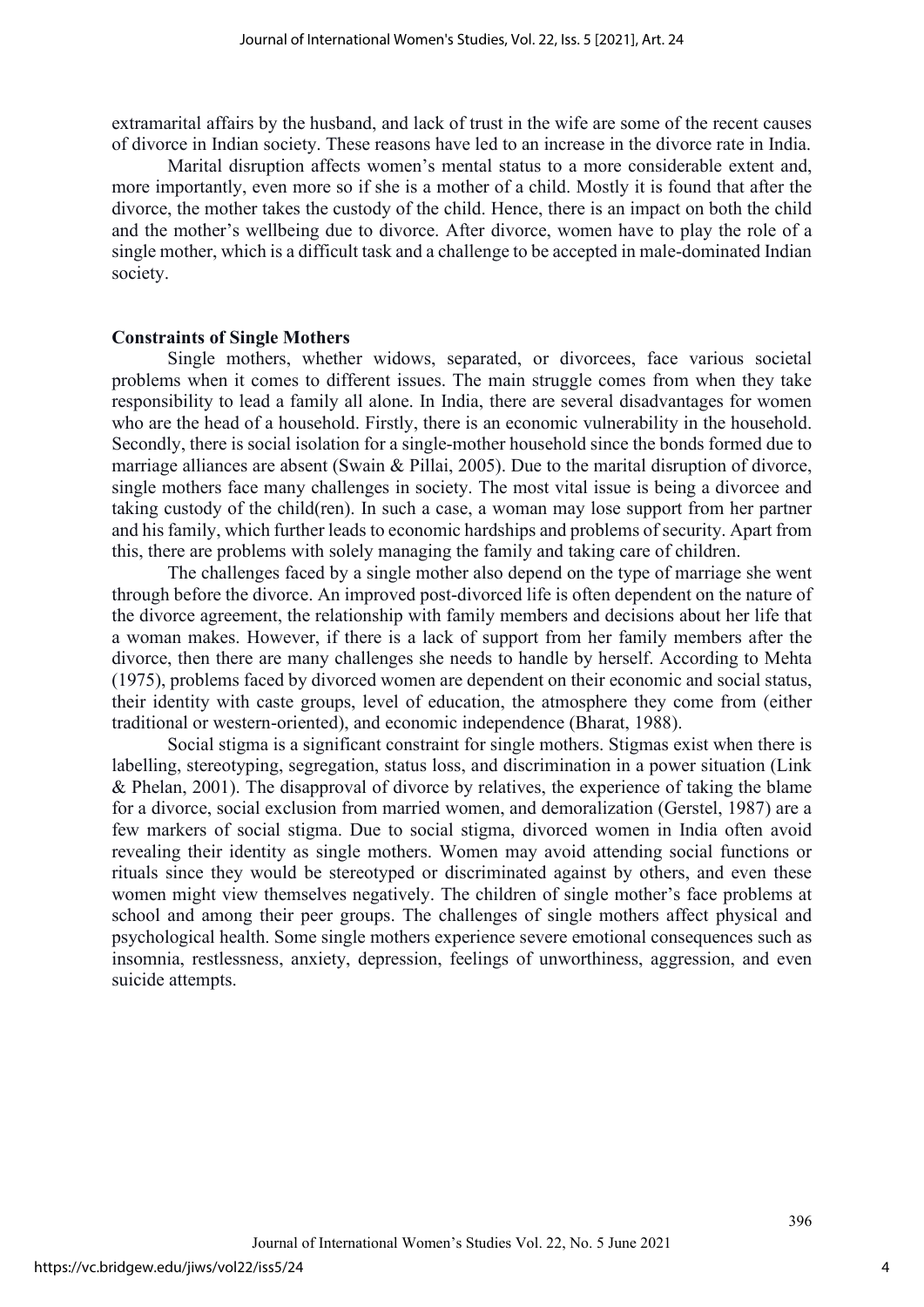## **Objectives of the Study**

The proposed study has the following objectives:

- To explore single mother's family management strategies.
- To analyse the support systems of single mothers.
- To examine the challenges of single mothers and their health effects.

## **Theoretical Framework, Concept Mapping, and Methodology of the Study**

One of the significant consequences of divorce concerns the family's support system to a divorced woman with children. The family system theory (Bowen, 1978) examines the psychological functioning or dysfunction of family processes. This perspective helps in understanding the interaction between children and spouses and the reciprocal influences of the interactions. The child care practices of a divorced mother will help to understand the relationship between the child and the divorced mother in a single-mother family. If support systems are absent from the family, it will increase stress for divorced women. Attachment theory (Bowlby, 1969; Bowlby, 1973; Bowlby, 1989; Bowen, 1978; Birnbaum et al., 1997) examines the emotional bond between an infant and his or her primary caregiver, typically the mother. It also considers the risk of divorce as well as the coping and adjustment processes related to divorce.

The social stigma attached to divorced single mothers increases their stress levels. It is not easy to maintain a balance between childcare practices and work if the mother is employed. Family management theory (Nickols, 1979) considers how single mothers can set new goals for their lives, adjust their standard of living, and make proper decisions.

The concept map given below helps readers to understand the study better and takes into account the theoretical framework and the literature on single mothers described above. It further relates the support systems and family management strategies relating to the health aspects of single mothers.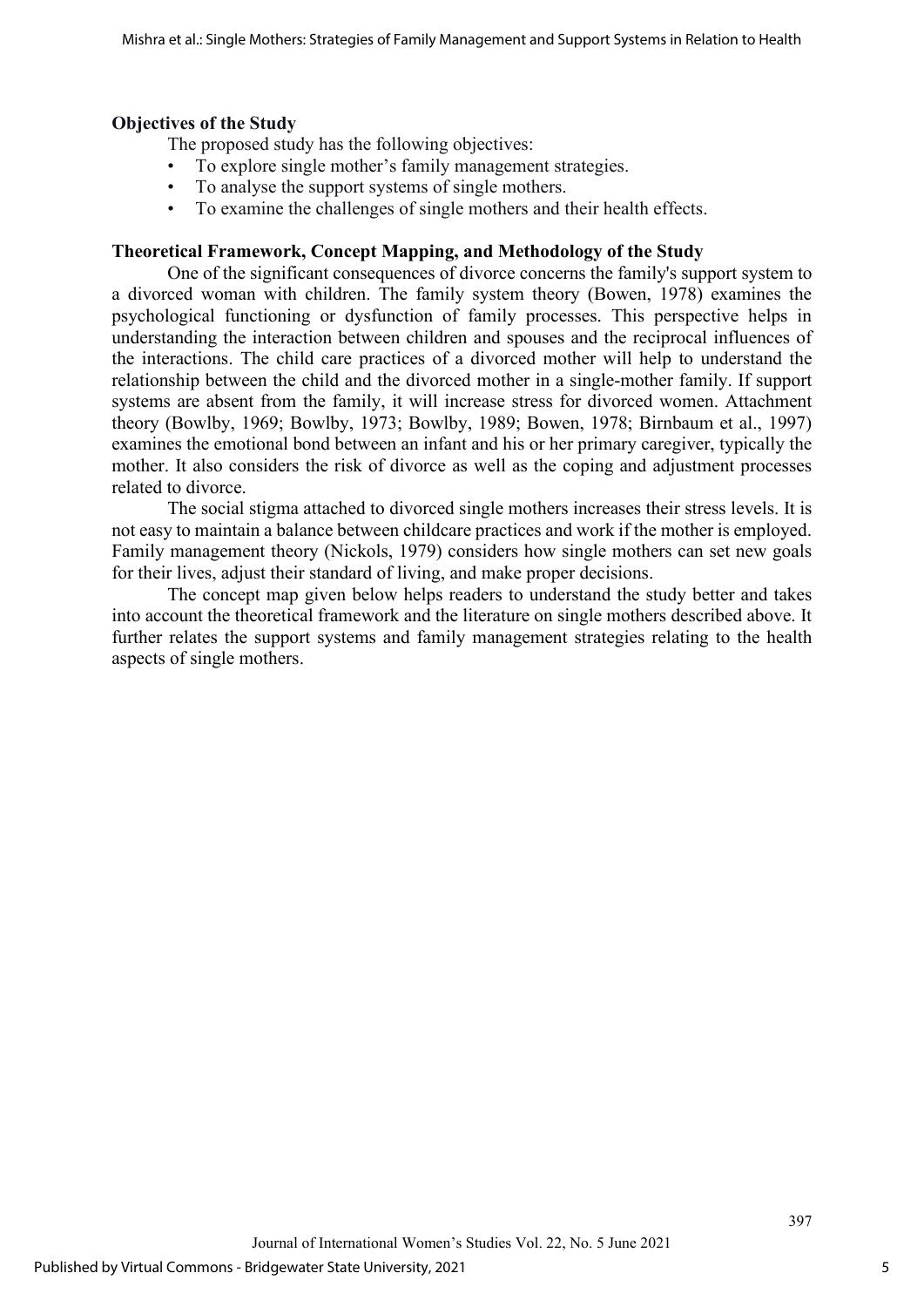**Figure 1: Concept Map**



As shown in the concept map, mothers who end up divorced often face a lack of support from their in-law families before the divorce, which negatively affects their health both physically and mentally. Especially when a woman is pregnant, there is a deterioration in her health. During pregnancy, most of these women do not get proper support from their in-laws or husbands. They manage the family and their work alone. On the other hand, when women get divorced and lead a single mother's life, they still face problems getting support from their own natal family. There are also problems where they cannot manage their family and work together and take care of the child. Thus, it negatively impacts both their physical and mental health. All these health effects simultaneously form the reasons for marital disturbances such as mental and physical torture, further leading to divorce.

#### **Methodology**

#### *Definition of Single Mothers*

 In the study, single mothers are defined as women who are legally divorced and have taken custody of children.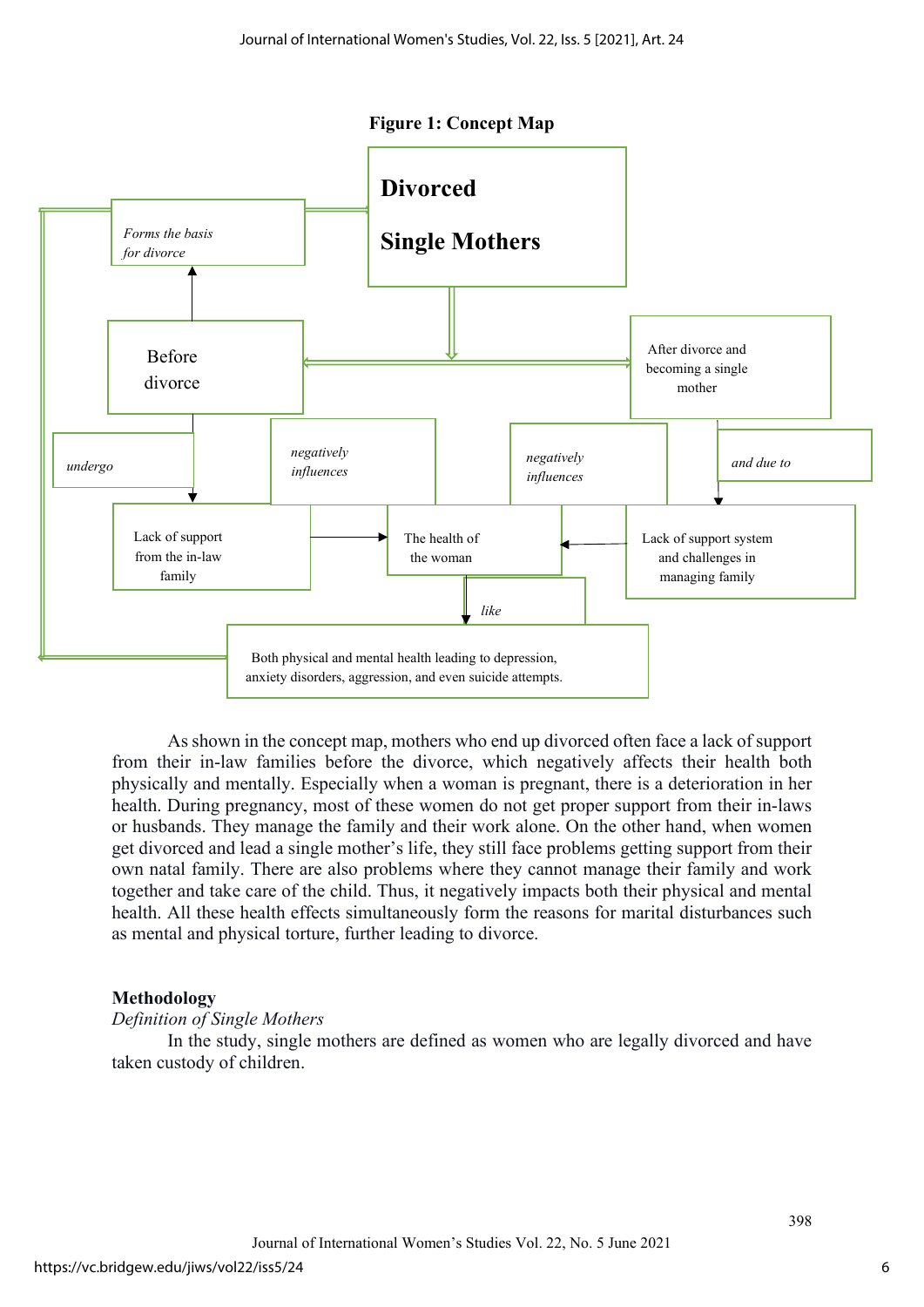#### *Area of Study*

The study area is Hyderabad, a city in the state of Telangana, India. According to the Census of India, 2011, the undivided Andhra Pradesh (Telangana formed as a separate state from Andhra Pradesh on 2nd June 2014) has 138,786 divorcees, followed by Maharashtra (112,973), and Tamil Nadu (127,935).

## *Sample Selection*

For the proposed study, twenty-five cases of divorced single mothers who are also heading their family were selected. All the cases reside in Hyderabad, India. Most of the cases are working women with an annual income of 5lakh to 10lakh. Women aged 35 years or older were selected, and the oldest interviewee was 56 years old. The interviewees were identified using sources like family courts, NGOs, and advocates, as well as by applying the snowballing method. The sample was finalized by gaining the consent of the women.

#### *Data Collection*

The study was conducted using the exploratory research design. The researcher had direct contact with the respondents. In semi-structured interviews, the participants shared their life experiences related to family upbringing, marriage, marital lifestyle, divorce, and the challenges of being single mothers in later stages of life. Through the case study method of data collection and the phenomenological analysis of the interview data, the study explores the support systems, family management strategies, and health aspects related to single mothers' experiences.

#### *Analysis and Findings*

The twenty-five cases were analyzed to understand the support systems and family management strategies, particularly related to aspects of their health. The application of the phenomenological method resulted in finding the position of women in the family when they were in a marital relationship and the change in status when they became single mothers. The health effects experienced by these women resemble their constraints in the family and by being a single mother.

## **Findings of the Study**

#### *The Support System and Health Effects*

There are various types of support systems for single mothers. Support comes from society, family members, peer groups, and organizations that help women facing problems. These social supports help women in taking care of their health and well-being. There are lower physical and mental health risks when social support is high (Rousou et al., 2016). Lack of a support system disturbs women both mentally and physically. There are also higher rates of psychological distress, mood distress, and anxiety disorders among single mothers.

## *Irresponsible Nature of Husband*

Generally, health problems arise when women take full responsibility for the family and engage in a job after the marriage. Not all women volunteer to work after marriage, but the circumstances force them. In particular, the attitude of the husband and lack of essential support to their family make it mandatory for a woman to earn a livelihood.

Case 10 says:

"[My husband] did some manipulation in his office regarding accounts and lost the job. I was pregnant at that time. Moreover, it was shocking to know that he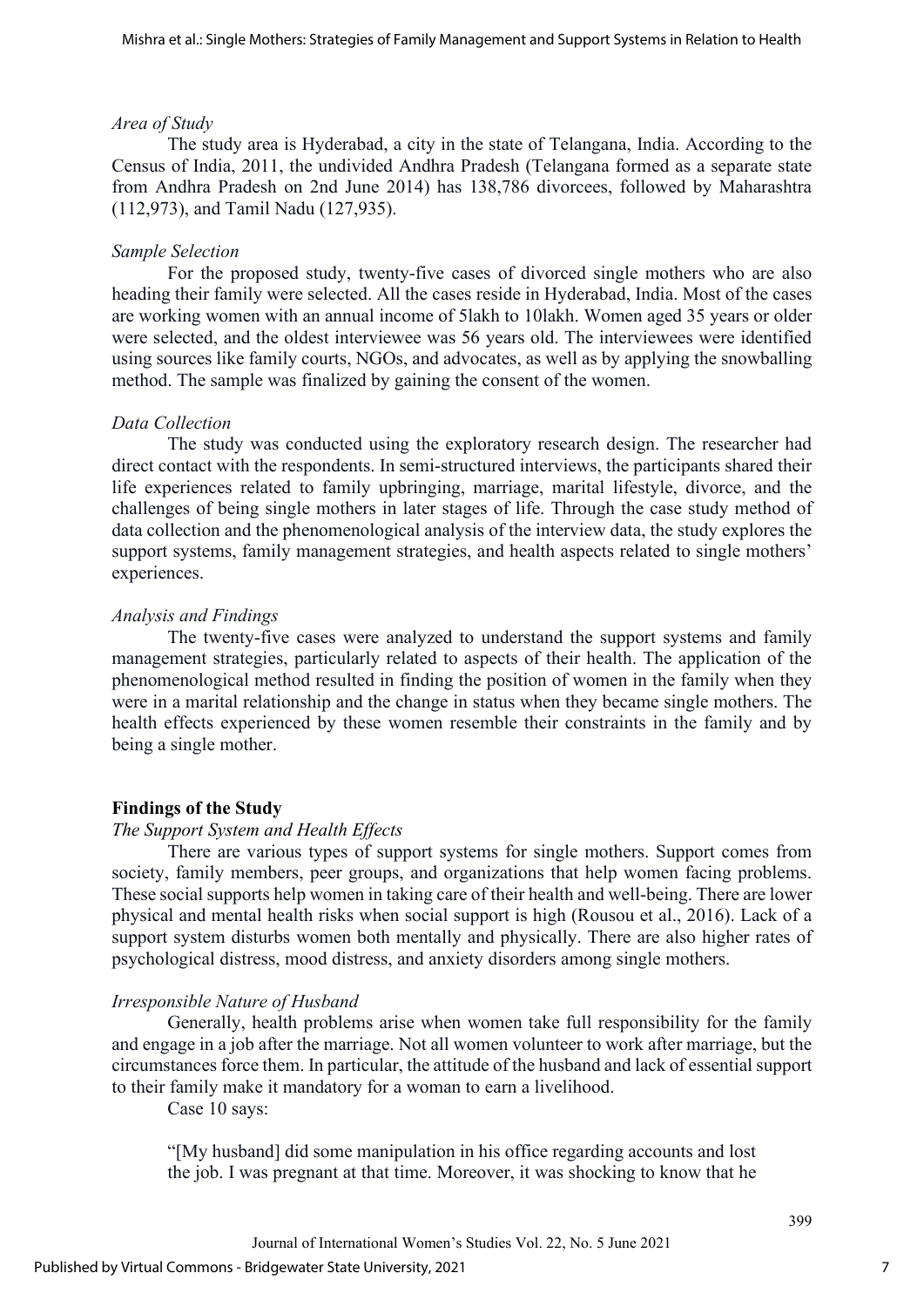had manipulated around 300000 rupees. As a result, he was not eligible to apply for any other job. He stayed at home without work. It led to occasional disturbances in the family. Around the same time, I got gestational diabetes. I could not take leave due to the need for income. If he could have done the job, I could never have left him."

## *Lack of Support from the Husband*

 A woman always expects support from her in-law family members. More importantly, she considers the support of her husband as vital. Nevertheless, in many cases, the respondents did not secure the husband's support and found it difficult to handle situations. It affects the mental health of women in various ways.

Case 9 explained the lack of her husband's support. She said:

"I used to do the entire work of the family every day. However, nobody in the family is concerned about my well-being. They never ask whether I take food or not, including my husband. It has become a routine to serve the family without any recognition for the work. My mother-in-law did not behave well with me. She used to assign work even while I was eating. It was very painful. I was not able to tolerate atrocious behaviour and it turned aggressive at times. The in-laws and husband were beating me during such situations. I was beaten up many times, even during pregnancy. My husband never took me to the hospital. He completely ignored me. Mother-in-law's family treated me as a servant."

## *Mental Stress during Pregnancy*

A woman's situation is fragile during pregnancy. Women go through mental stress over the preference for male babies in Indian society. The family blames a woman for not giving birth to a baby boy. It affects the mental health of women during pregnancy.

Case 4 revealed:

"When I was in the fifth month, my husband took me to 'Kaba' (sacred site of Islam) and told me to pray for the child. He [My husband] said God is there; he will make the impossible possible. Later, while visiting the doctor, he said that a girl is a mercy, and a boy is a blessing. The doctor said it is a girl. My husband did not want a daughter. Though his parents did not know about gender, they were insisting on having a boy. There was continuous mental torture. We fought with each other even one day before the delivery. I got suffocated, which led to breathing problems."

## *Lack of Support during Pregnancy*

During pregnancy, many interviewees reported a lack of support from the husband and in-law's family for appropriate health checkups. Pregnant woman either manage to go to a hospital, or sometimes must get help from their own parents. They must continue working during pregnancy as in-law's demand additional income. Such pressure creates physical and psychological problems for women.

Case 6 says:

"I had jaundice during the sixth month of pregnancy. My mother-in-law's family did not allow me to go to the hospital. They forced me to continue my job even in pregnancy. My father-in-law advised to learn from the industrious

Journal of International Women's Studies Vol. 22, No. 5 June 2021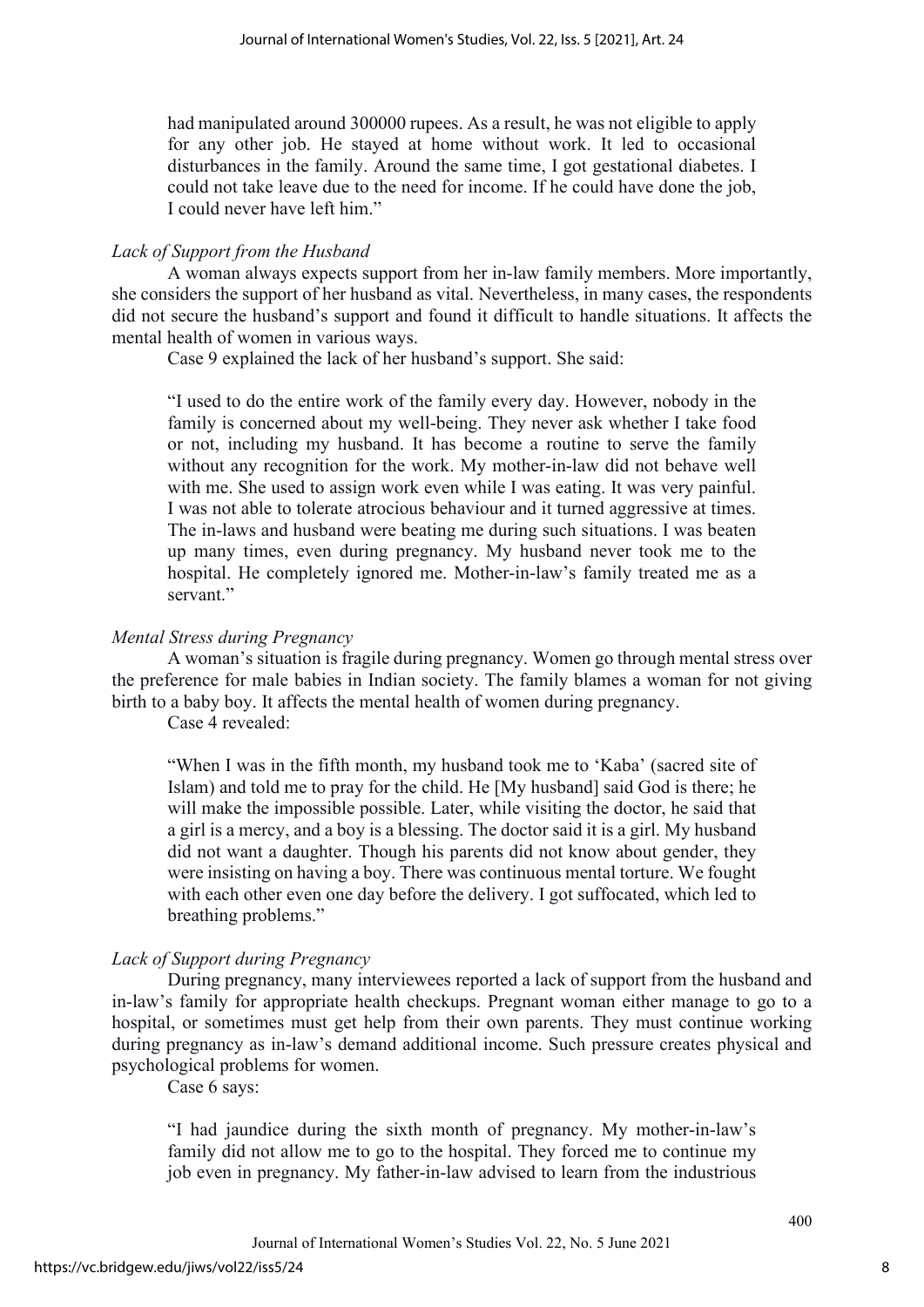women of *Lambada* community. The doctor advised me not to climb stairs during pregnancy, but in-laws insisted on engaging in all types of work, stating I am not an angel."

Case 19 explained that:

"I had heavy vomiting during pregnancy, and my mother-in-law used to prepare the rice, which was of poor quality. Lack of nutritious food impacted my health. I was weak by the ninth month. However, my mother-in-law did not take me to the hospital nor told my parents. She did not allow me to meet my parents. I was writing examinations during pregnancy. She accompanied me to the examination centres suspecting that I may meet my parents. She used to take me on an overcrowded bus, which is risky for a pregnant woman. They had not arranged appropriate transport to the hospital at the time of delivery. Consequentially, I had a premature baby."

## *Delivery of Baby Girl*

The delivery of a baby girl often increases violence against women. The support of family members was minimal in taking care of the girl child in a few cases. In such cases, a woman must manage postpartum stress alone.

Case 2 said that: "the physical and mental violence increased after giving birth a girl child. As a result, I was worried about the future of the child."

Case 7 said:

"My husband was there in the village during the time of delivery. He came to see the baby after two days. My mother-in-law was taking care of the baby but abused me in various ways. She was demanding work from me even when I suffered from a high fever. She often keeps the baby left alone. Hence, I often have to manage work and baby."

## *The Suspicious Nature and the Misunderstandings*

The suspicious nature of husband and misunderstanding between the spouses is a crucial factor. It often leads to a lack of support from the husband concerning the wife's work. In some cases, the husband's suspicious nature had a terrible impact on the wife's mental status. Many of the women suffered from depression, and a few even attempted suicide.

Case 1 said, "My husband was suspicious from the beginning. I am allowed to work to earn money. However, I should not talk to anyone. He suspects that even if I talk to a colleague. I was depressed with such persistent behaviour."

Case 3 said:

"It was late in the night to finish a meeting at the office. A senior colleague dropped me at home. My husband was suspicious. He abused and slapped me. I was upset and attempted suicide by hanging myself. He stopped that time but continued to torture."

## *Not Seeking the Support of the Natal Family*

Marriage is perceived as a sacred bond between a man and a woman in Indian society. Hence, families insist on the sustenance of marital bonds. In the patrilocal residential pattern, women are expected to stay with the in-laws even when there is physical and mental mistreatment. The continued stay of a woman at the natal residence is treated as shame in the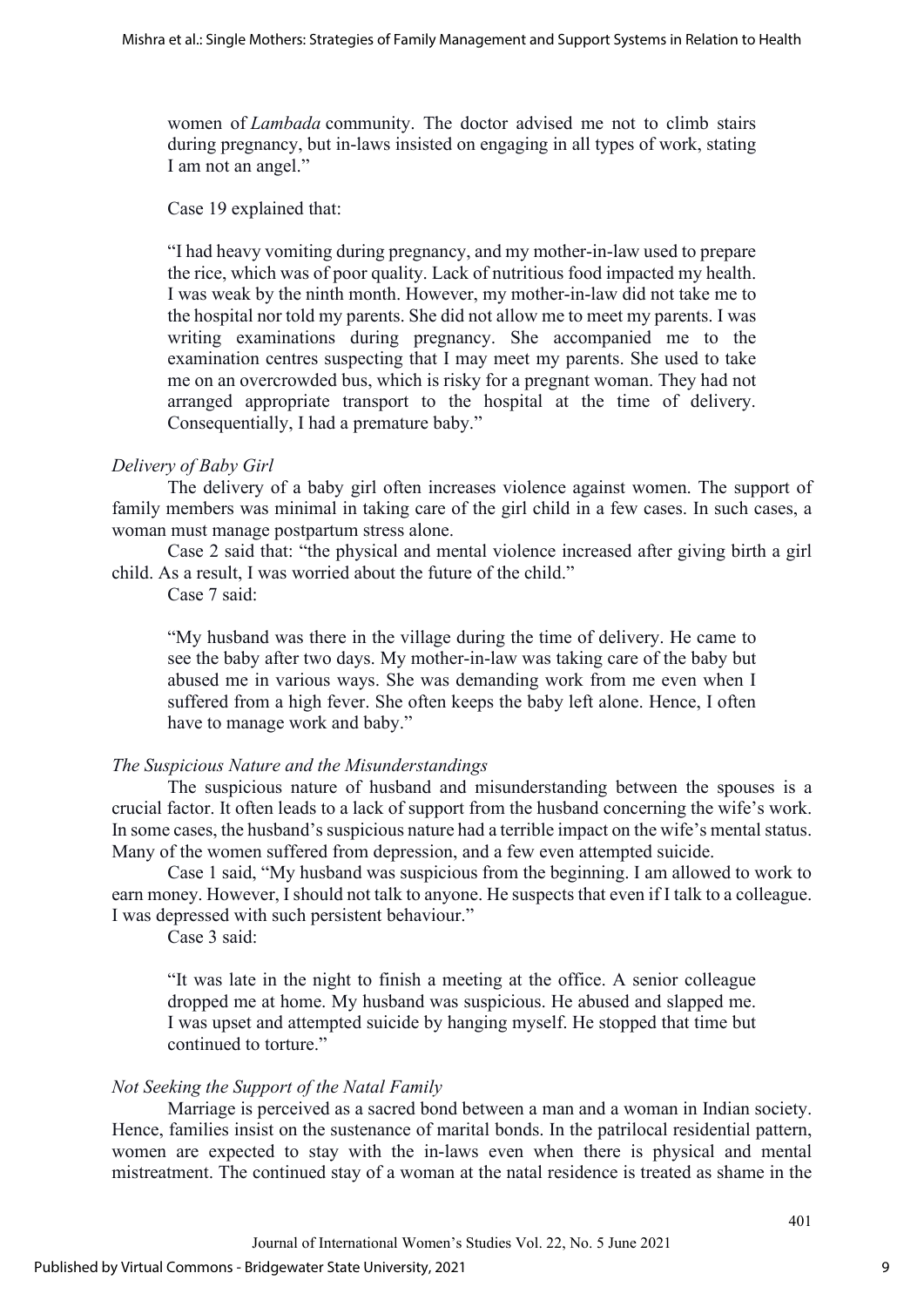village society. Hence, most often, women prefer not to reveal their suffering. They do not want to burden their parents. Thus, in almost all cases, there is a lack of support from the natal family, although the women suffer from various health problems. A few women stated, "I should not be a burden to my parents" and "I want to handle the situation myself," which suggested that the single mothers wanted to handle their marital life independently.

## **Strategies of Family Management**

After a divorce, the management of the family for a single mother is very crucial. She faces multiple challenges. Economic vulnerability, social, emotional and physical security, education of the child, planning of the child's future, and fostering a relationship with the child in the absence of father are some of the significant challenges faced by a single mother.

## *Head of the Household and Making Decisions*

Being the head of the household, a single mother takes charge of decision making for the family and her child or children. She uses different strategies to take care of the child. They include keeping the child in a daycare centre, taking them to the workplace, taking care of any physical problems the child has, and keeping the child in a hostel. Single mothers suffer from mental stress as they must take full responsibility for the family. This further impacts their health and can lead to aggression, anxiety disorders, and depression. When they were unable to manage both work and family, most of the women would burst out at their children for any mistake. They often feel lonely.

Case 3 said:

"It was difficult to manage work, the home, and my children's education. Sometimes, I feel tired after work. Hence, I shout at my children even for minor reasons such as not completing homework. So I decided to send them to a hostel."

## *Safety and Security*

 Single mothers try to create a secure and healthy environment for themselves and their children. Hence, they cannot afford to fall sick for a long time, quit their job, or rest at home to lead a secure life. They are always in search of a better job to manage the family. In a few cases, they cannot have the luxury of job satisfaction. They may have to work under harsh conditions as well. A few respondents faced problems with the safety of the child. They expressed anxiety in the case of a girl child.

Case 15 explained:

"My superior at the current workplace does not treat me well. I wanted to quit the job, but I cannot as I have to take care of two daughters. I always worry about them as they are about to go to college."

Case 14 said:

<span id="page-10-0"></span>"A teenager from our colony assaulted my son, behaved obscenely. My son asked for a '*glucovita*' [4](#page-10-0) which he believes gives the energy to face anybody. The teenager made remarks about my character as well. I have warned him of severe consequences if it repeats."

<sup>4</sup> An energy drink or tablet.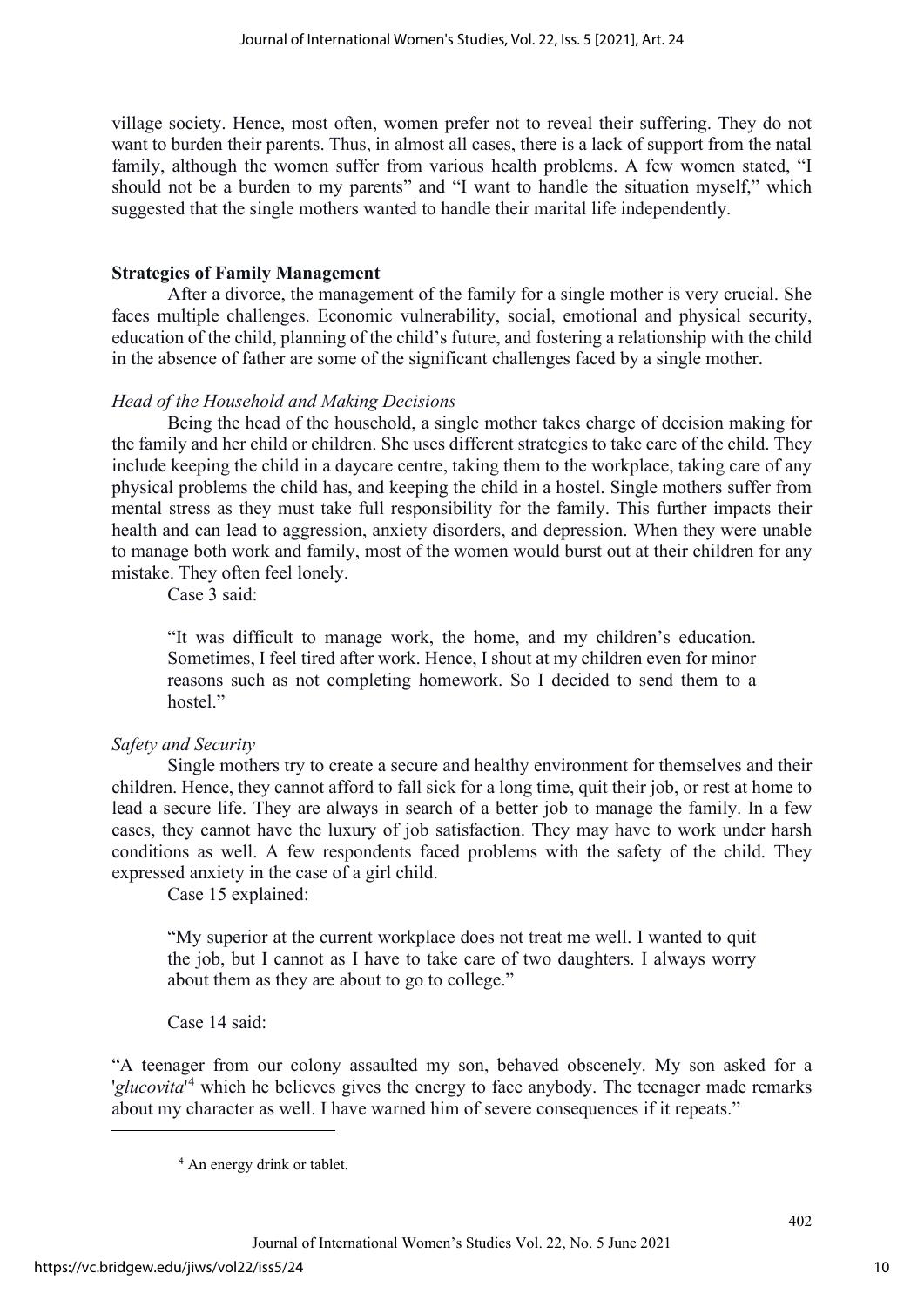#### *Mental stress*

Single mothers also suffer from mental pressure as people around them try to take advantage of them sexually. In most cases, people approach these single mothers for marriage. Some people try to flirt them, and some make false promises which they never fulfill. Some single mothers succumb to such deceptive people and face the consequences. Such incidents further escalate their emotional problems.

Case 1 said, "People tried to approach me multiple times for sexual favours, but I carefully avoided such people. However, it is stressful to face such people frequently."

Case 25 said that "I have to manage to keep all those predatory men away from me. Maintaining a personality is important. However, we often encounter the men who try to take advantage of a single woman, even if she is a mother."

#### *Taking Help from Friends*

Single mothers avoid taking help from parents or relatives for managing the family. They do not want to be a burden for parents. In a few cases, friends help in managing a family, which they feel comfortable to accept. A few single mothers have the opinion they must have a man's support to manage the family. The male person can be a family friend or a friend of their children. In such cases, neighbors are often suspicious of the woman. In general, the respondents believe that their friendship with a man should not create disturbances in his family.

Case 14 said, "'X' is a good friend; he knows about my life experiences and I feel morally supported. However, his wife was suspicious of our friendship. I spoke to her and explained about the support he offers as a friend."

In general, single mothers face difficulties to maintain a balanced and healthy relationship with children. Every time, they had to look into their children's psychological status and address the questions they ask about their father. Most single mothers do not prefer to say negative things about the father; instead, they say that he is not staying with them or living far away. However, a few women tell their children about divorce.

#### **Conclusion**

Single mothers in India suffer from various constraints and challenges. Nowadays, women raise their concerns against violence. However, mothers who decide to take divorce and escape marital disturbances face a variety of challenges in managing the family. They face several constraints in everyday life despite their financial independence. They must look after the physical and emotional well-being of the children apart from their own self-care. Single mothers are likely to succumb to multiple vulnerabilities, including social, physical, emotional, and economical while managing them alone. The current research established the fact that managing a family alone has a cascading effect on single mother's physical and mental health. Lack of support from the natal family, family management strategies, and social stigma have a significant impact on a single mother's health. They cannot entirely move away from violent experiences as they face challenges in a variety of other forms. Single mothers in Indian society need a better space and support system to keep them healthy and enable them to manage the family.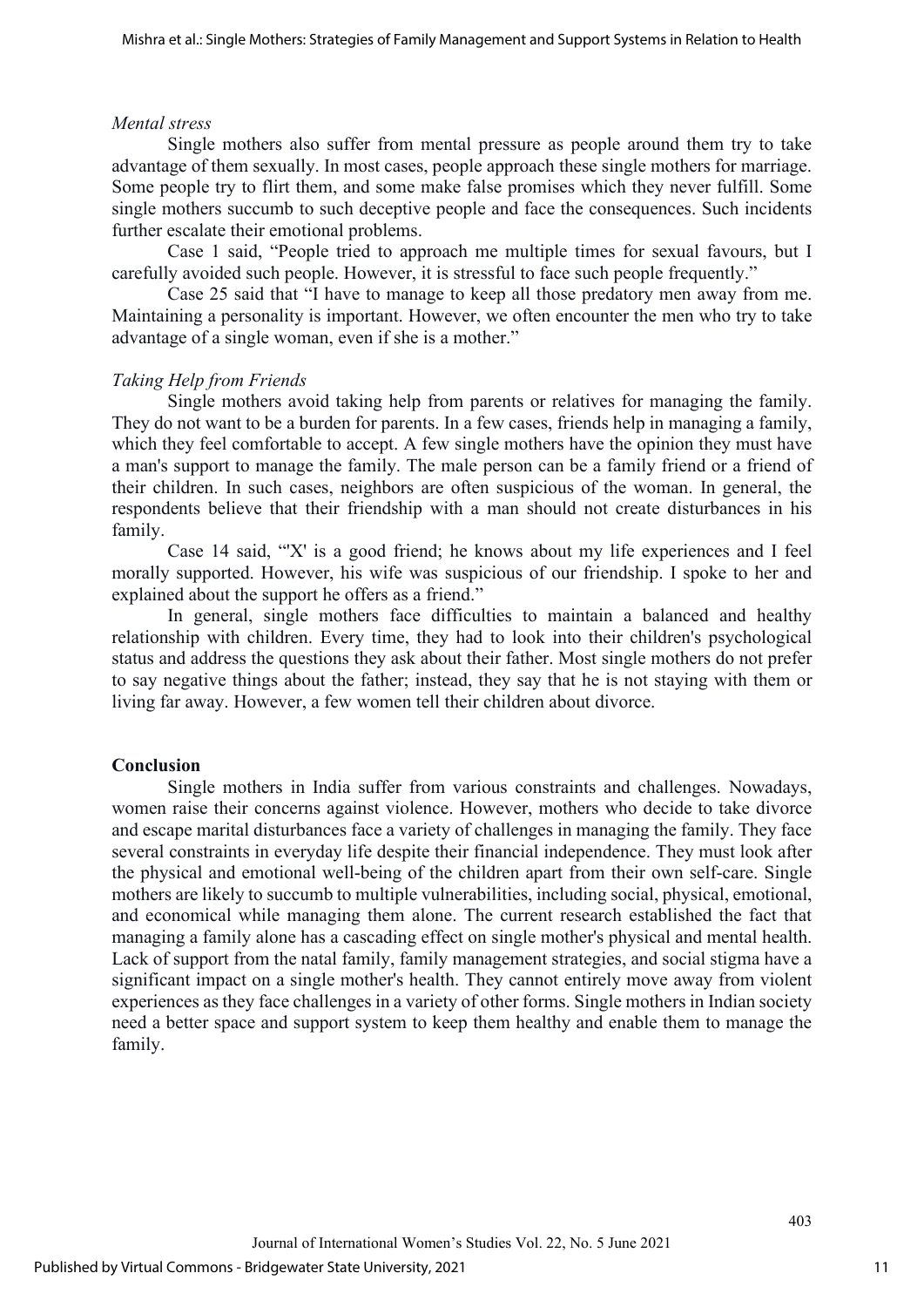## **References**

- Beauvior, S. D., 1974. *The Second Sex.* New York: Vintage Books.
- Berman, W. H., 1988. The role of attachment in the post-divorce experience.. *Journal of Personality and Social Psychology,* Volume 54, pp. 496-503.
- Bharat, S., 1988. Single-Parent Family in India: Issues and Implications. *The Indian Journal of Social Work,* XLIX(3), pp. 55-64.
- Bhasin, K., 2000. *Understanding Gender.* New Delhi: Women Unlimited.
- Birnbaum, G. E., Orr, I., Mikulincer, M. & Florian, V., 1997. When marraige breaks up: does attachment style contribute to coping and mental health?. *Journal of Social and Personal Relationships,* Volume 14, pp. 643-654.
- Bowen, M., 1978. *Family therapy in clinical practice.* New York and London: Jason Aronson.
- Bowlby, J., 1969. *Attachment and loss: vol. I. attachment..* New York: Basic Books.
- Bowlby, J., 1973. Attachment and loss: vol. 2. separation: anxiety and anger. New York: Basic Books.
- Bowlby, J., 1989. The role of attachment in personality development and psychopathology. In: *The course of life: vol.1. infancy.* Madison,Conn: International Universities Press, pp. 229-270.
- Chekki, D. A., 1988. Recent directions in family research: India and North America. *Journal of Comparative Family Studies,* pp. 171-186.
- Choudhary, J. N., 1988. *Divorce in Indian society.* Jaipur: Printwell Publishers.
- Dube, S. C., 1990. *Indian Society.* New Delhi: National Book Trust, India.
- Gerstel, N., 1987. Divorce and stigma. *Social Problems,* 32(2), pp. 172-186.
- Gordon, T., 1994. *Single Women: On the Margins?.* London: Macmillan.
- Harlambos, M. & Holborn, M., 2002. *Sociology: themes and perspectives.* 5th ed. London: Collins Educational.
- Hertz, R., 2006. *Single by Chance, Mothers by Choice:How Women are Choosing Parenthood Without Marraige and Creating the New American Family.* New York: Oxford University Press.
- Kapadia, K. M., 1972. *Marraige and family in India.* Bombay: Oxford University Press.
- Krishnakumari, N., 1987. *Status of single women in India: A study of spinsters, widows and divorcees.* New Delhi: Joint Women's Programme Publication.
- Link, B. G. & Phelan, J. C., 2001. Conceptualizing stigma. *Annual Review of Sociology,*  Volume 27, pp. 363-385.
- Millett, K., 1977. *Sexual Politics.* London: Virago.
- Nakonezny, P. A. & Denton, W. H., 2008. Marital Relationships: A Social Exchange Theory Perspective. *The American Journal of Family Therapy,* pp. 402-412.
- Nickols, Y., 1979. Resource management for single parents. *Journal of Home Economics,*  71(2), pp. 40-41.
- Partners in development intiatives, 2011. *A study of single mothers in four metro cities of India,* New Delhi: s.n.
- Pothen, S., 1986. *Divorce: its causes and consequences in hindu society..* New Delhi: Shakti Books.
- Pylee, M. V., 1979. *India's Constitution.* Bombay: Asia Publishing House Limited.
- Rousou, E., Kouta, C. & Middleton, N., 2016. Association of social support and sociodemographic characteristics withpoor self-rated health and depressive symptomatology among single mothers in Cyprus: a descriptive cross-sectional study.. *BMC Nursing,* 15(15).
- Shah, A. M., 2005. Family studies in India: retrospect and prospect. *Economic and Political Weekly,* Volume 40, pp. 19-22.